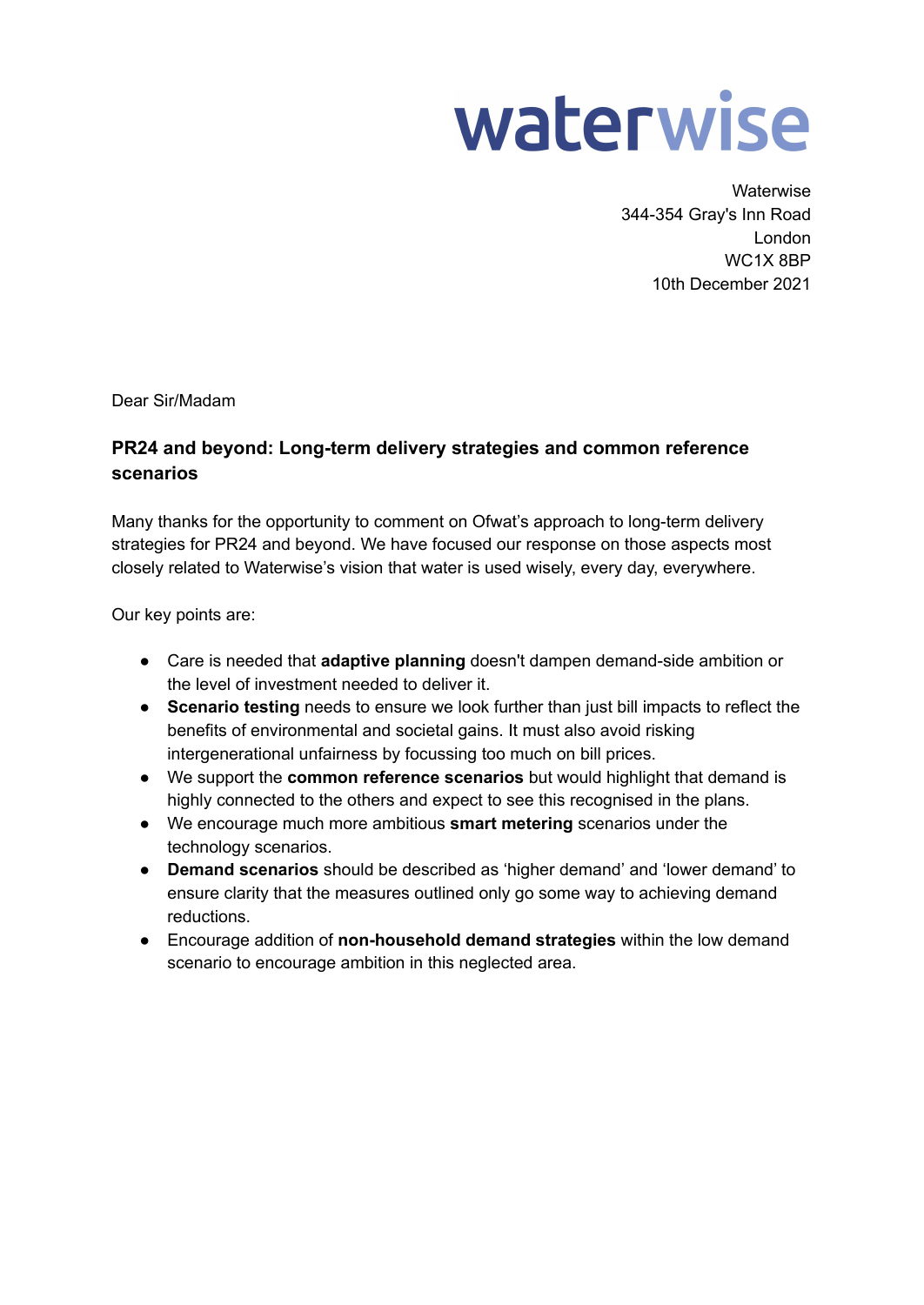

### **1.0 Adaptive planning - adaptive yes but keep urgency for demand reductions**

Overall we welcome Ofwat's approach which recognises the importance of creating a mechanism for long-term planning which is vital given the challenges, particularly water scarcity, that we know we face. We are pleased to see that it also includes recognition of the need for these plans to be adaptive, and Ofwat's prior assumption that the strategies will need to be modified in the future.

We see this flexible approach to be vital when considering water demand, as has been demonstrated clearly in the last couple of years due to the pandemic - that consumer behaviour can alter rapidly and it is important that companies have the ability to change course and adapt quickly where necessary. However we caution that there is a risk with adaptive strategies of actions being put off, potentially until they are too late. We need to be ambitious now and encourage everyone to consider the relatively low costs actions raised by the Chair of the Senior Water Demand [Reduction](https://www.waterwise.org.uk/knowledge-base/senior-water-demand-reduction-group/) Group as needing to be early priorities for investment.

We support the importance of taking an adaptive approach for planning on wider interventions, not just large enhancement investments. In particular we are pleased to see on page 14 the reference to behaviour change to reduce water use. Adaptive strategies should ensure early no regrets options are progressed. Demand management is one of these as it is relatively low cost and helps deliver other benefits as well as securing water supplies so the strategy must not weaken ambition in this area.

Much of this area is still being researched and until wide scale smart metering is implemented (see also Section 3.0 below), being able to evaluate the impact of behavioural change activities and campaigns is very difficult with many factors impacting on the success or otherwise. Context is everything with behaviour change, and therefore it is important that where used there is recognition that successes may not always sustain, and likewise failures may not last. These types of interventions may need to test and adapt regularly, and even during a Price Review period as well as beyond to 2050. Evaluation of water efficiency impact of campaigns is a really key part of the toolkit to drive behaviour change in the sector.

#### **2.0 Scenario testing - climate justice and intergenerational fairness important**

The use of scenario testing is supported and we are pleased to see that demand has been specifically included as a common reference scenario.

At Waterwise we are passionate about recognising the need to ensure climate justice is part of our planning for the future. Therefore we are pleased to see Ofwat has highlighted the need to ensure the strategy delivers fairness between current and future customers. This is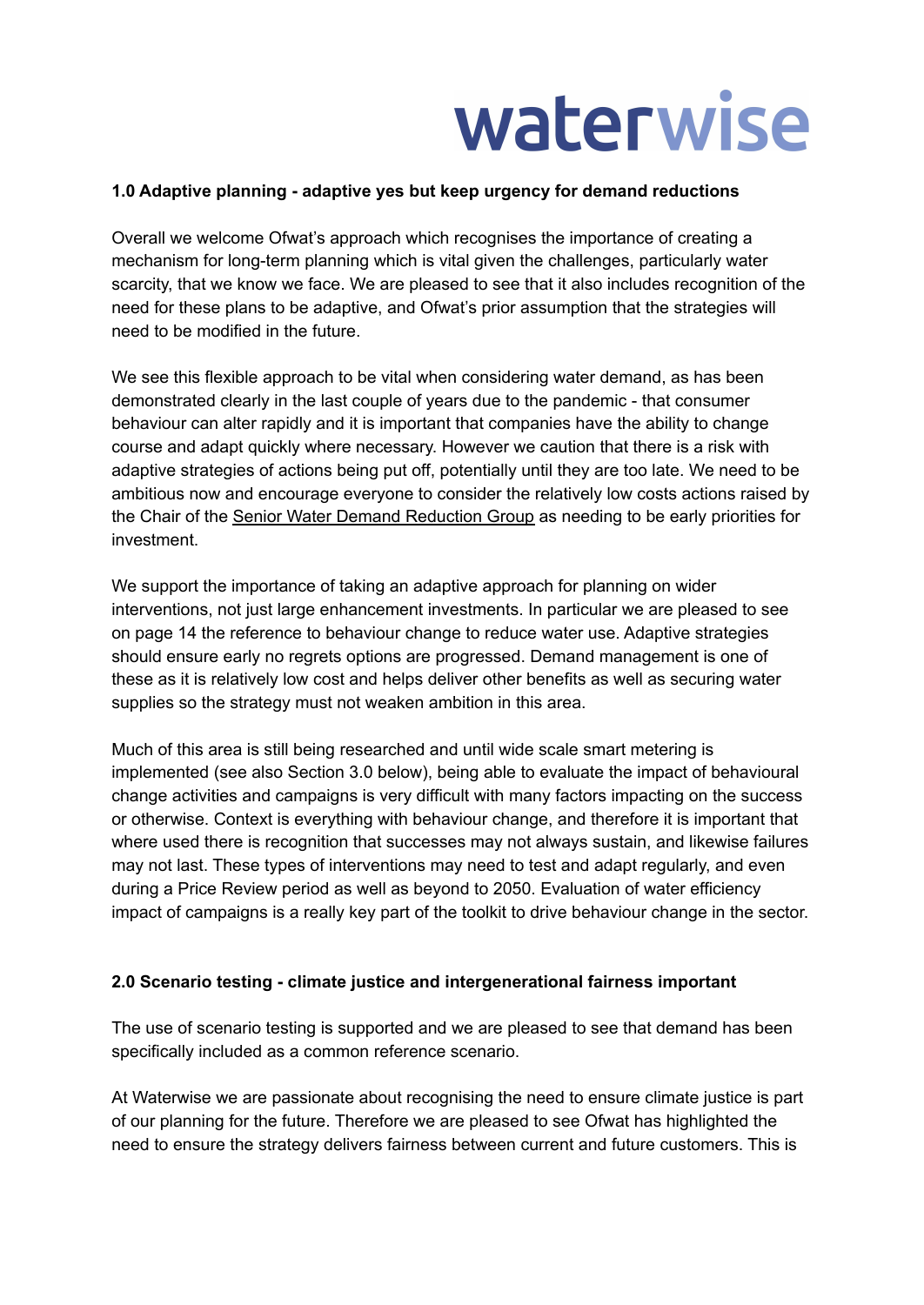# waterwise

why demand reduction must be a vital part of our current plans now, so that future generations are not shouldering the burden of current levels of demand.

With this at the forefront of our thinking, we would like to see Ofwat reflect on the difficulties of intergenerational engagement, particularly around willingness to pay. On page 11 there is reference to the Blue Marble research which found that customer research relating to very long-term planning and future scenarios was one of the least appropriate areas. But then on page 22 an expectation is set to show that customers consider forecast bill impacts of the long-term strategy to be acceptable. We highlight this as an area that might need greater attention and that input is sought from researchers to provide recommendations on how to ensure decision biases of customers today, such as ['psychological](https://www.frontiersin.org/articles/10.3389/fpsyg.2020.568899/full) distance', are not detrimental to tomorrow's society. In addition, in terms of climate justice and today's customers, we urge the sector to ensure they consider the intersectional impact of systemic biases on their customers collectively.

Linked to this we note that the first paragraph on page 19 talks about setting out the estimated bill impact. This is important, but alongside this we would like to see the impacts on society and the environment laid out too, as the cost/benefit perspective needs to go beyond just bills. It is important that we do not risk not investing today in areas that will have significant long-term costs for future generations, especially when that investment has potential for huge additional public value benefits too - noting as an example that [National](https://www.nationaltrust.org.uk/press-release/new-research-shows-55bn-fund-needed-to-level-up-access-to-urban-green-space-as-part-of-uks-green-recovery) Trust [research](https://www.nationaltrust.org.uk/press-release/new-research-shows-55bn-fund-needed-to-level-up-access-to-urban-green-space-as-part-of-uks-green-recovery) found that for every £1 councils spent looking after parks, £27 in societal value was generated for people.

On page 22 (final paragraph), Ofwat expects the strategies to consider a range of scenarios to test different levels of affordability in a company's region. Taking a perspective across England and Wales, we would note there may need to be some alignment of the scenarios as there is potential for geographical impacts of changing patterns to then impact neighbouring (or other) companies. For example, the inability to meet resource needs in one area, could lead to a focus on housing growth instead in a neighbouring catchment.

# **3.0 Common reference scenarios - general**

Looking at the common reference scenarios we can see that across all of these, but in particular climate change and technology, there will be interdependencies with water demand. Page 27 of the document outlines that the impact of these interdependencies should be presented and the approach to adopt to do this. Waterwise would be expecting to see demand feature in these and encourage companies to ensure the connections are clearly presented.

We were very disappointed to see smart meter penetration of 100% by 2050 as a high technology scenario. This is far too long in the future and the technology is already proving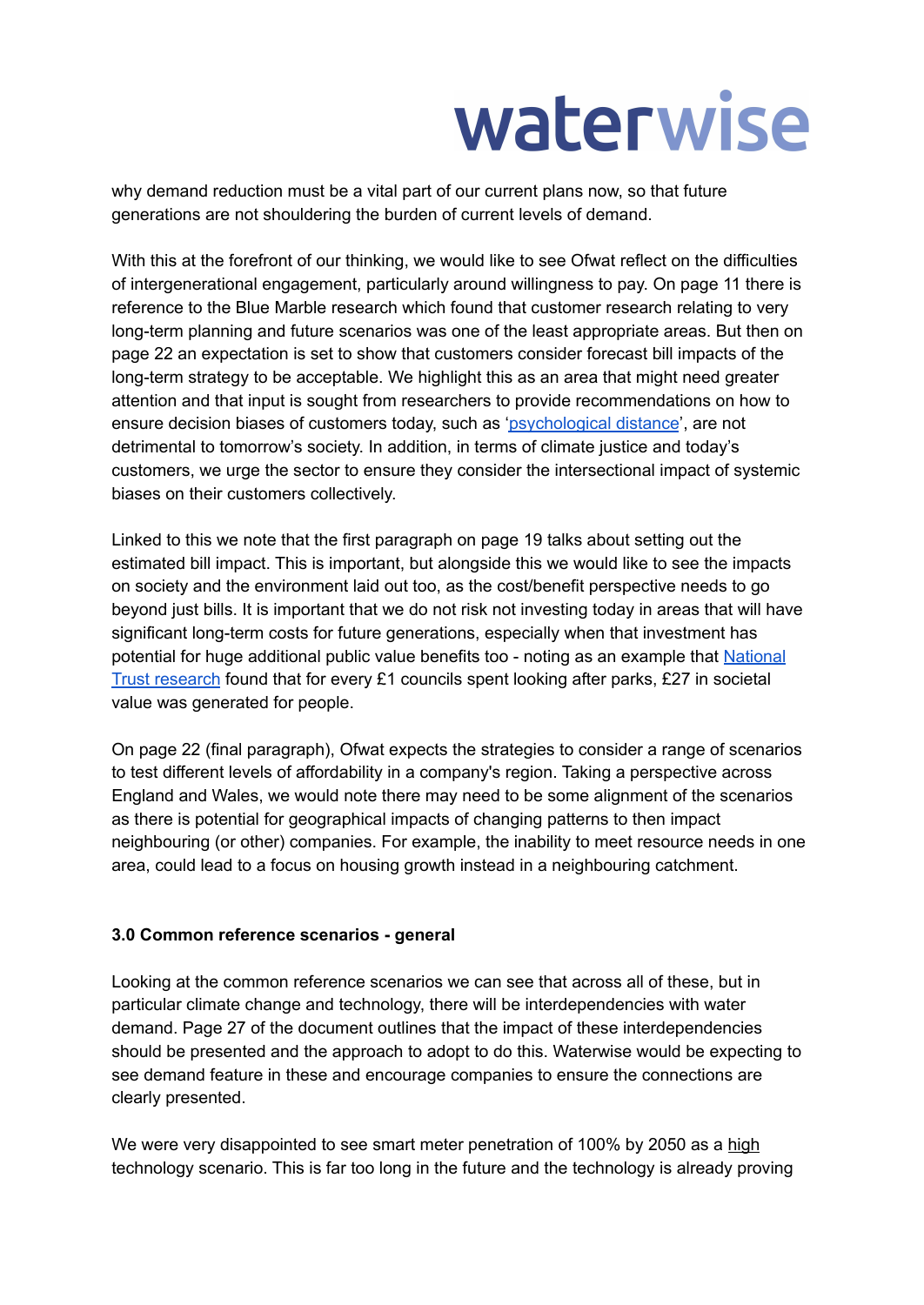# waterwise

to be a cost effective solution supporting demand reduction, customer engagement and network management. We need to be more ambitious. We recommend that the high technology scenario should look at smart meter roll out as soon as practicable, and by 2035 at the latest. The low technology scenario should then include 100% smart meter penetration by 2050.

For more information on the cost-benefits of smart metering and why Ofwat should be encouraging faster take up please read the [report](https://admin.frontier-economics.com/media/4946/arqiva-cost-benefit-analysis-a4-full-report.pdf) here. The new research from Artesia and Frontier Economic for Arqiva shows a very positive investment case right across England and at each water company level for a smart meter in every home, and the new Waterwise research for Arqiva shows customers are highly-disposed towards smart meters if they are free and offer financial benefits.

# **4.0 Common reference scenarios - demand**

As stated earlier, we welcome that demand has been included in the common reference scenarios. However, we feel the activities stated do not lead to the ambitions we need across the country on reducing water demand given the future deficit of 3.5 to 5 billion litres a day that is predicted.

While we agree that companies have some ability to influence reductions in household demand, and consumer flushing practices, there are many other organisations, in particular Government, manufacturers and society as a whole that will have more influence potentially counteracting efforts by the industry.

To ensure clarity for all readers we would suggest the language is changed to be 'lower demand' and 'higher demand' as the introduction by 2025 of the water labelling is an important, but small step towards low water demand. There is so much more that needs to be done to help us realise a truly low demand scenario.

The recently published [letter](https://www.waterwise.org.uk/wp-content/uploads/2021/12/SWDRG-Chairs-Letter-to-Ministers-regulators-and-the-water-industry-December-2021-FINAL.docx-2.pdf) from Nicci Russell acting as independent Chair of the Senior Water Demand Reduction Group includes more than 40 recommendations to Ministers and the sector that could be referenced as supporting a lower demand scenario.

For example, business (non-household) customers use around 30% of water supplies, but to date there has been insufficient focus by customers, wholesalers or retailers to reduce this demand - despite it being an early promise for the market. There are some structural barriers in place which have contributed to this. Including activities such as mandatory reporting of water efficiency progress for businesses within the lower demand scenario will help focus attention in this neglected area.